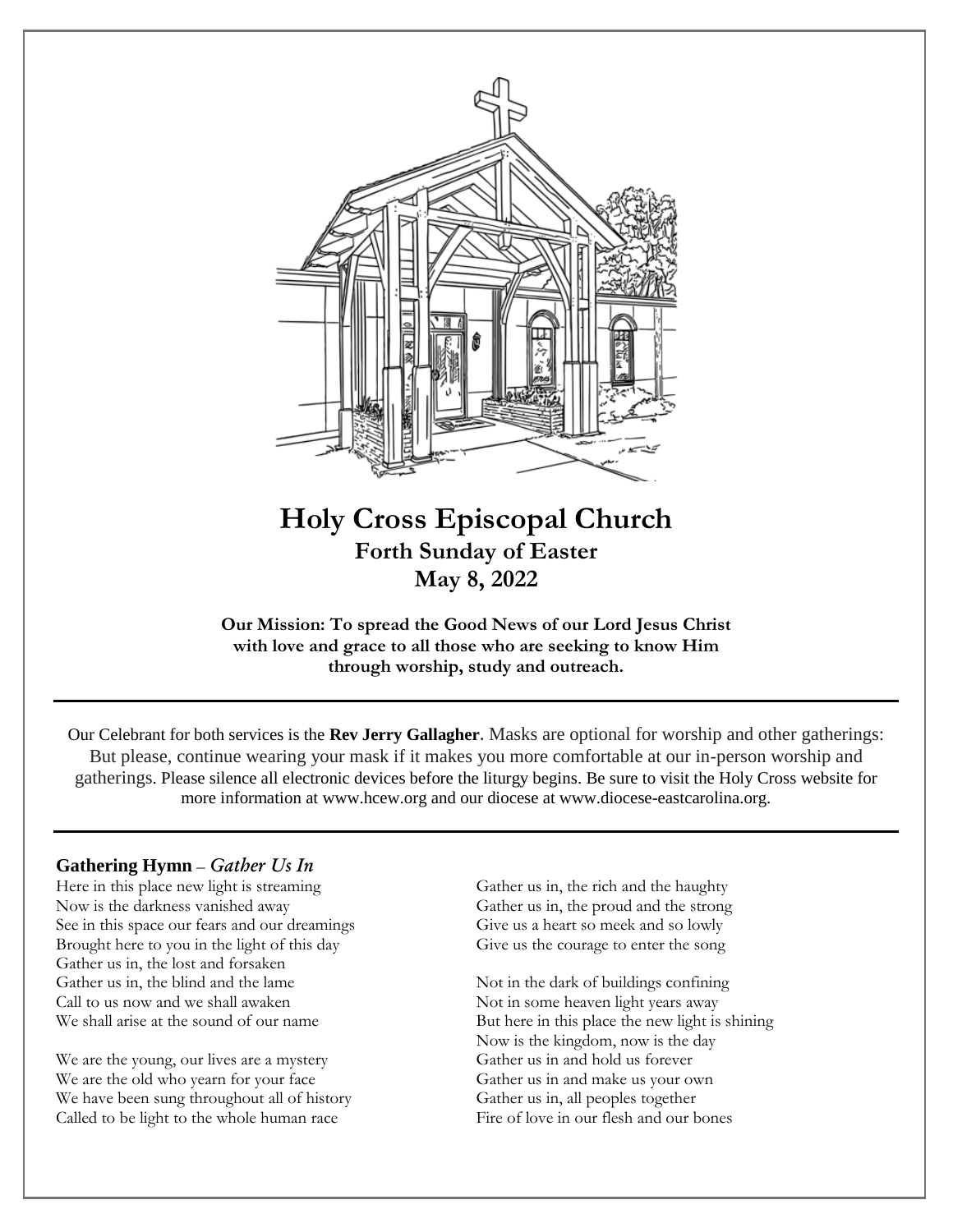# **Processional Hymn –** *The King of Love My Shepherd Is*

Verse 1 The king of love my shepherd is Whose goodness fails me never I nothing lack if I am his And he is mine for ever Verse 2 Where streams of living water flow With gentle care he leads me

And where the verdant pastures grow With heavenly food he feeds me Verse 3 Perverse and foolish I have strayed But yet in love he sought me And on his shoulder gently laid And home rejoicing brought me Verse 4

In death's dark vale I fear no ill With you dear Lord beside me Your rod and staff my comfort still Your cross before to guide me Verse 5 And so through all the length of days Your goodness fails me never Good Shepherd may I sing your praise Within your house for ever

**Presider** - Blessed be God: Father, Son, and Holy Spirit **People** *And blessed be God's kingdom, now and forever.* 

### **Song of Praise**

*Alleluia No. 1* Chorus Alleluia alleluia Give thanks to the Risen Lord Alleluia alleluia Give praise to His Name

Verse 1 Jesus is Lord of all the earth He is the King of creation

### **The Collect of the Day**

**Presider:** The Lord be with you **People:** And also with you.

Verse 2 Spread the good news o'er all the earth, Jesus has died and has risen

Verse 3 Come let us praise the Living God Joyfully sing to our Saviour

**Presider:** O God, whose Son Jesus is the good shepherd of your people: Grant that when we hear his voice we may know him who calls us each by name, and follow where he leads; who, with you and the Holy Spirit, lives and reigns, one God, for ever and ever. Amen.

### **The Lessons**

**The First Lesson**: Acts 9:36-43

 **The Response**: Psalm 23

#### *Dominus regit me*

1 The Lord is my shepherd; \*I shall not be in want.

2 He makes me lie down in green pastures \*and leads me beside still waters.

3 He revives my soul \*and guides me along right pathways for his Name's sake. 4 Though I walk through the valley of the shadow of death, I shall fear no evil; \*

for you are with me; your rod and your staff, they comfort me.

5 You spread a table before me in the presence of those who trouble me; \*

you have anointed my head with oil,

and my cup is running over.

6 Surely your goodness and mercy shall follow me all the days of my life, \* and I will dwell in the house of the Lord for ever.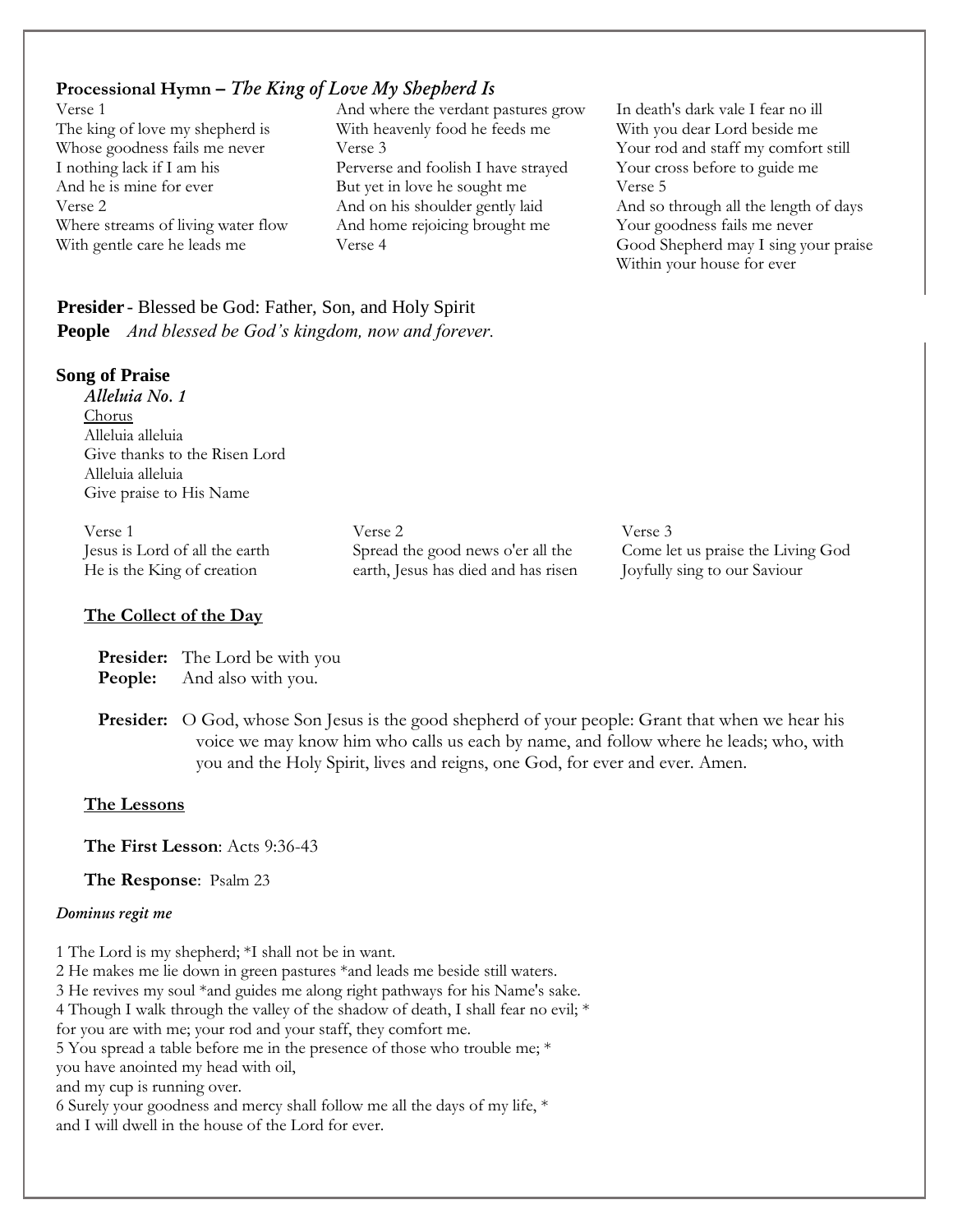**The Epistle:** Revelation 7:9-17

**The Gospel Acclamation:**



**Gospel:** John 10:22-30

**Sermon –** Jonathan Graves

# **The Nicene Creed**

We believe in one God, the Father, the Almighty, maker of heaven and earth, of all that is, seen and unseen. We believe in one Lord, Jesus Christ, the only Son of God, eternally begotten of the Father, God from God, Light from Light, true God from true God, begotten, not made, of one Being with the Father. Through him all things were made. For us and for our salvation he came down from heaven: by the power of the Holy Spirit he became incarnate from the Virgin Mary, and was made man. For our sake he was crucified under Pontius Pilate; he suffered death and was buried. On the third day he rose again in accordance with the Scriptures; he ascended into heaven and is seated at the right hand of the Father.

He will come again in glory to judge the living and the dead, and his kingdom will have no end.

We believe in the Holy Spirit, the Lord, the giver of life, who proceeds from the Father and the Son.

With the Father and the Son he is worshiped and glorified.

He has spoken through the Prophets.

We believe in one holy catholic and apostolic Church.

We acknowledge one baptism for the forgiveness of sins.

We look for the resurrection of the dead, and the life of the world to come. Amen

# **Prayers of the People**

# **Form III**

*The Leader and People pray responsively*

Father, we pray for your holy Catholic Church; *That we all may be one.*

Grant that every member of the Church may truly and humbly serve you; *That your Name may be glorified by all people.*

We pray for all bishops, priests, and deacons; *That they may be faithful ministers of your Word and Sacraments.*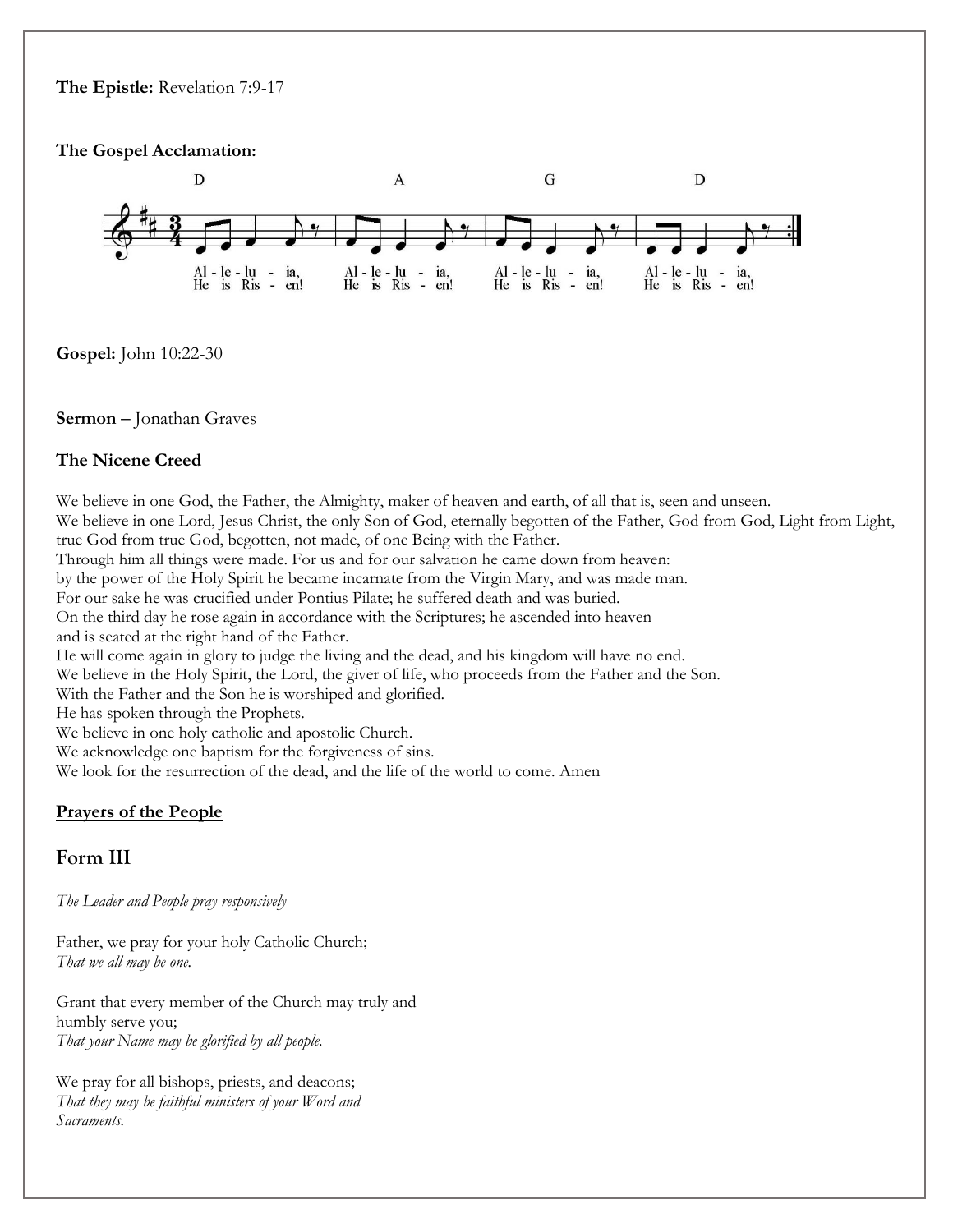We pray for all who govern and hold authority in the nations of the world; *That there may be justice and peace on the earth.*

Give us grace to do your will in all that we undertake; *That our works may find favor in your sight.*

Have compassion on those who suffer from any grief or trouble; *That they may be delivered from their distress.*

Give to the departed eternal rest. *Let light perpetual shine upon them.*

We praise you for your saints who have entered into joy; *May we also come to share in your heavenly kingdom.*

Let us pray for our own needs and those of others.

**Your Healing Prayers are Requested for:** The Wood Family, The Chapman Family, The Burns Family, Mark Z., Mark A., Debbie, Lauren, Tommy, Thomas, Rachel, Harriet, Reagan, Nikki, Cindy and the Levesque Family, Anitra, Judy, Carter and the Poelling/Atkinson Families, Kay, Donna, Kathy, Bill Bertrand

# **Confession of Sin**

### *Presider*

Let us confess our sins against God and our neighbor.

*Silence*

# *Presider and People*

*Most merciful God, we confess that we have sinned against you in thought, word, and deed, by what we have done, and by what we have left undone. We have not loved you with our whole heart; we have not loved our neighbors as ourselves.*

*We are truly sorry and we humbly repent. For the sake of your Son Jesus Christ, have mercy on us and forgive us; that we may delight in your will, and walk in your ways, to the glory of your Name. Amen.*

# *Presider*

Almighty God have mercy on you, forgive you all your sins through our Lord Jesus Christ, strengthen you in all goodness, and by the power of the Holy Spirit keep you in eternal life.

### *People – Amen.*

### **The Peace**

**Presider** The peace of the Lord be always with you. **People** And also with you.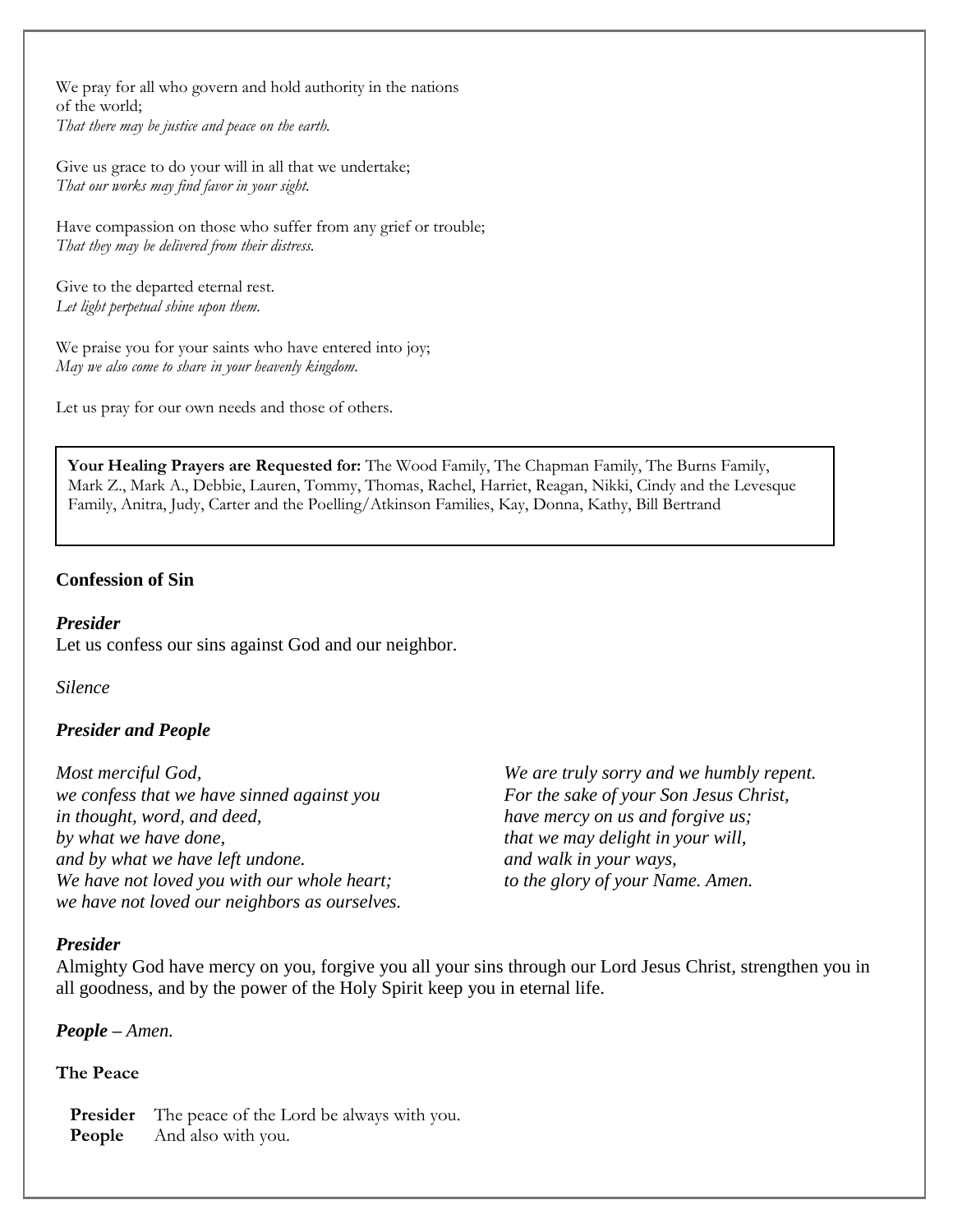(The exchange of peace will be exchanged without leaving their seat and maintaining social distancing either verbally or some other appropriate gesture.)

# **The Offertory**

You are loved, You are beautiful, You're a gift from God. His own creation, You're a gift to all mankind His gift of love to us, You are loved! God danced the day you were born!

# **Holy Communion Eucharistic Prayer C (BCP 369)**

*Presider* The Lord be with you. *People* And also with you. *Presider* Lift up your hearts. *People* We lift them to the Lord. *Presider* Let us give thanks to the Lord our God. *People* It is right to give him thanks and praise.

God of all power, Ruler of the Universe, you are worthy of glory and praise. *Glory to you for ever and ever.*

At your command all things came to be: the vast expanse of interstellar space, galaxies, suns, the planets in their courses, and this fragile earth, our island home. *By your will they were created and have their being.*

From the primal elements you brought forth the human race, and blessed us with memory, reason, and skill. You made us the rulers of creation. But we turned against you, and betrayed your trust; and we turned against one another. *Have mercy, Lord, for we are sinners in your sight.*

Again and again, you called us to return. Through prophets and sages you revealed your righteous Law. And in the fullness of time you sent your only Son, born of a woman, to fulfill your Law, to open for us the way of freedom and peace. *By his blood, he reconciled us. By his wounds, we are healed.*

And therefore we praise you, joining with the heavenly chorus, with prophets, apostles, and martyrs, and with all those in every generation who have looked to you in hope, to proclaim with them your glory, in their unending hymn:

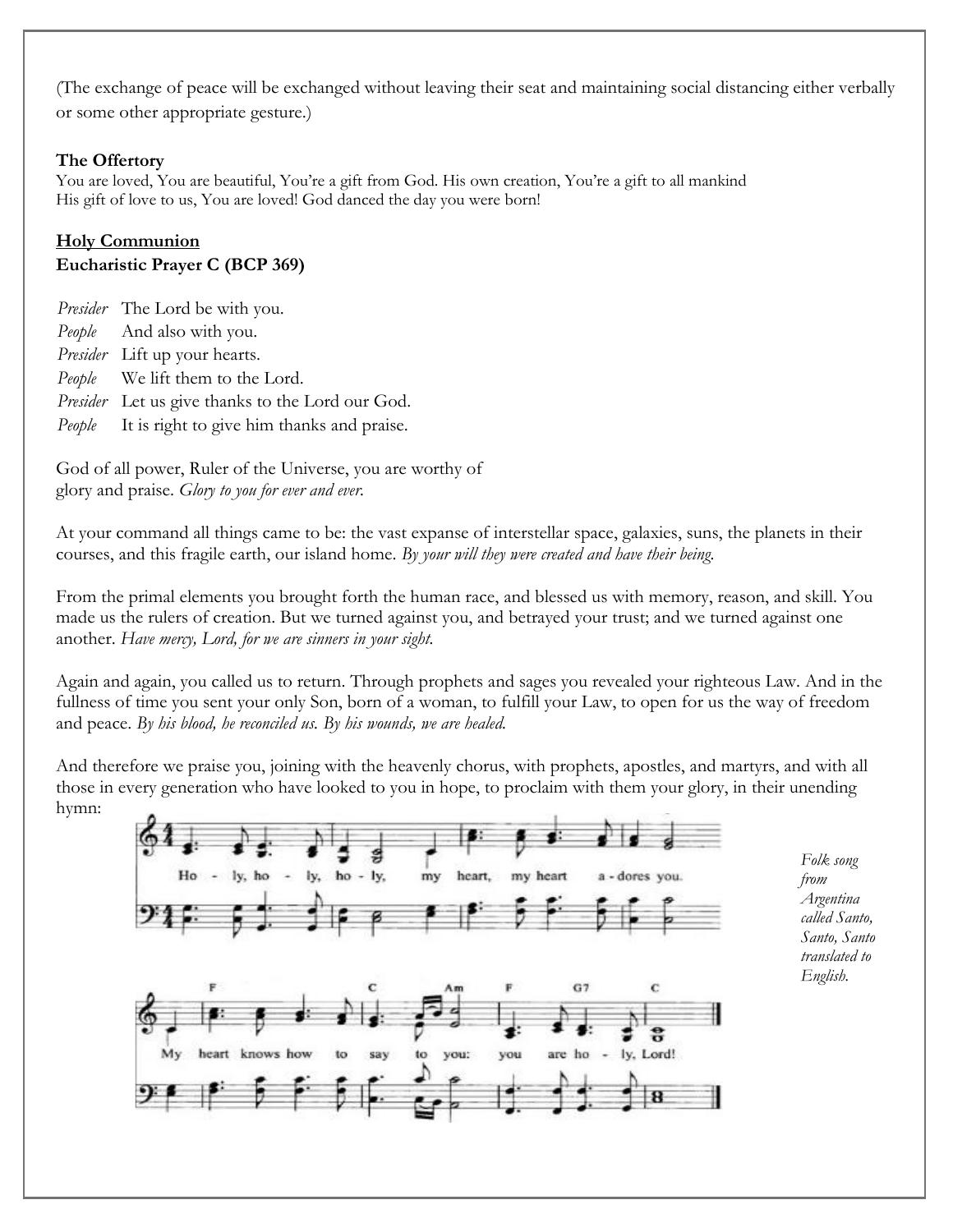And so, Father, we who have been redeemed by him, and made a new people by water and the Spirit, now bring before you these gifts. Sanctify them by your Holy Spirit to be the Body and Blood of Jesus Christ our Lord.

On the night he was betrayed he took bread, said the blessing, broke the bread, and gave it to his friends, and said, "Take, eat: This is my Body, which is given for you. Do this for the remembrance of me."

After supper, he took the cup of wine, gave thanks, and said, "Drink this, all of you: This is my Blood of the new Covenant, which is shed for you and for many for the forgiveness of sins. Whenever you drink it, do this for the remembrance of me."

Remembering now his work of redemption, and offering to you this sacrifice of thanksgiving, *We celebrate his death and resurrection, as we await the day of his coming.*

Lord God of our Fathers: God of Abraham, Isaac, and Jacob; God and Father of our Lord Jesus Christ: Open our eyes to see your hand at work in the world about us. Deliver us from the presumption of coming to this Table for solace only, and not for strength; for pardon only, and not for renewal. Let the grace of this Holy Communion make us one body, one spirit in Christ, that we may worthily serve the world in his name. *Risen Lord, be known to us in the breaking of the Bread.*

Accept these prayers and praises, Father, through Jesus Christ our great High Priest, to whom, with you and the Holy Spirit, your Church gives honor, glory, and worship, from generation to generation. *AMEN.*

And now, as our Savior Christ has taught us, we are bold to say,

### **Presider and People**

Our Father in heaven, hallowed be your Name, your kingdom come, your will be done, on earth as in heaven.

Give us today our daily bread. Forgive us our sins as we forgive those who sin against us. Save us from the time of trial, and deliver us from evil.

For the kingdom, the power and the glory are yours, now and forever. Amen

# **The Breaking of the Bread**

# **Fraction Anthem:** *Bread of Life*

Bread of life, broken for me, You take away the sins of the world. Cup of Hope, poured out for me, flowing freely from heaven. Jesus Christ, make us one, in the breaking of the bread. Then send us forth, forgiven and free, our lives transformed a new.

Presider Christ our Passover is sacrificed for us;

**People** Therefore let us keep the feast.

**Presider** The Gifts of God for the People of God.

*Please note: Holy Communion will be distributed to congregants as explained by the presider.*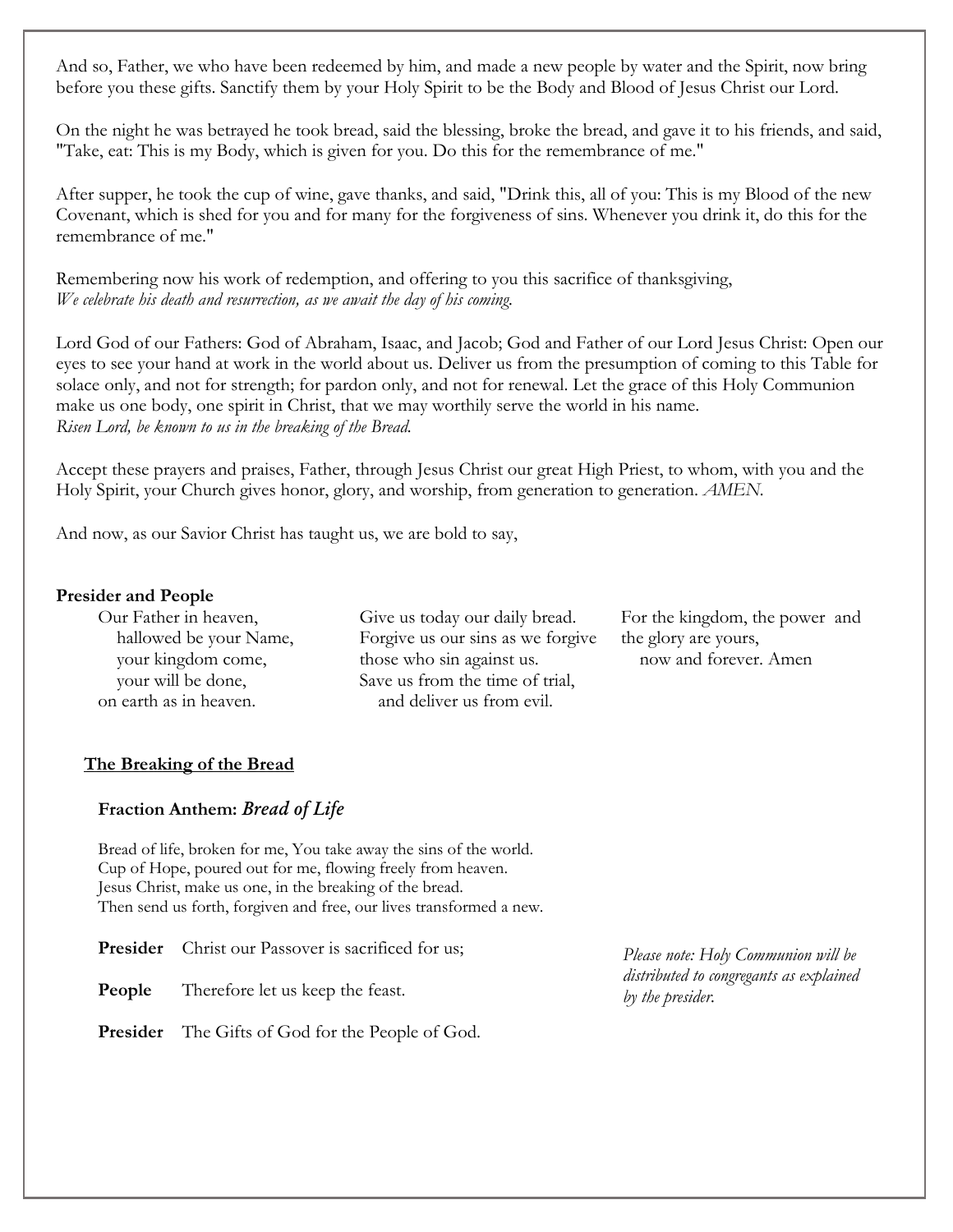### **Communion Hymn:** *Come And Fill This Place*

Verse 1

Come and fill this place come and fill this place As we sing Your praise come and fill this place Verse 2

Move among us now move among us now As we sing Your praise move among us now Chorus

Let Your kingdom come let Your will be done Here in this place as it is in heaven Verse 3 Let Your healing flow let Your healing flow As we sing Your praise let Your healing flow Verse 4 Come revive us now come revive us now As we sing Your praise come revive us now

### **After Communion**

**Presider** Let us pray.

### **Presider and People**

Almighty and everliving God, we thank you for feeding us with the spiritual food of the most precious Body and Blood of your Son our Savior Jesus Christ; and for assuring us in these holy mysteries that we are living members of the Body of your Son,

### **The Blessing & Dismissal**

#### **Closing Hymn:** *Psalm 23*

Verse 1

The Lord's my Shepherd I'll not want He makes me lie in pastures green He leads me by the still still waters His goodness restores my soul Chorus And I will trust in You alone And I will trust in You alone For Your endless mercy follows me Your goodness will lead me home

and heirs of your eternal kingdom. And now, Father, send us out to do the work you have given us to do, to love and serve you as faithful witnesses of Christ our Lord. To him, to you, and to the Holy Spirit, be honor and glory, now and for ever. Amen.

### Verse 2

**\_\_\_\_\_\_\_\_\_\_\_\_\_\_\_\_\_\_\_\_\_\_\_\_\_\_\_\_\_\_\_\_\_\_\_\_\_\_\_\_\_\_\_\_\_\_\_\_\_\_\_\_\_\_\_\_\_\_\_\_\_\_\_\_\_\_\_\_\_\_\_\_\_\_\_\_\_\_\_\_\_\_\_\_**

He guides my ways in righteousness And He anoints my head with oil And my cup it overflows with joy I feast on His pure delights Verse 3 And though I walk the darkest path I will not fear the evil one For You are with me And Your rod and staff Are the comfort I need to know